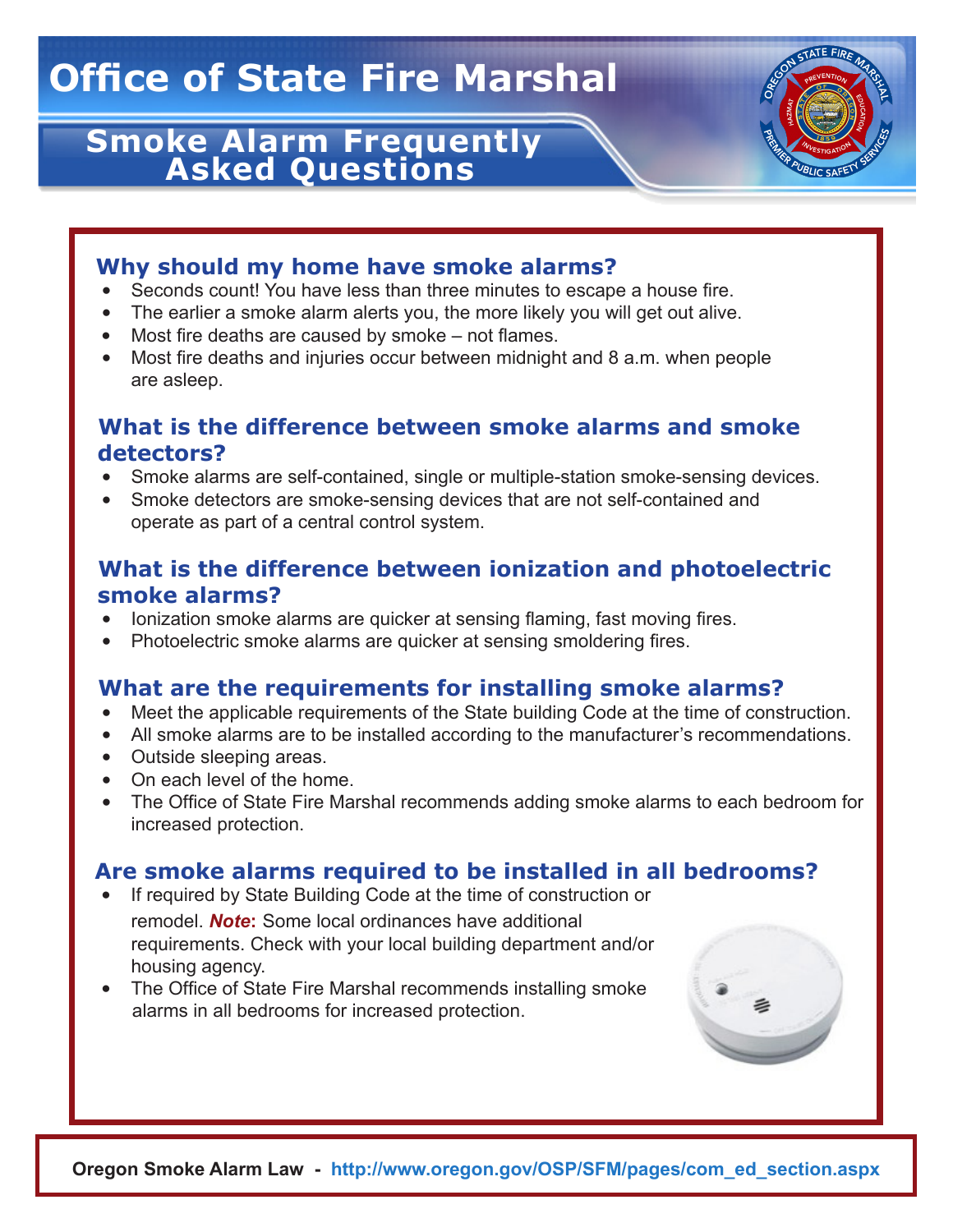#### **Where should smoke alarms not be installed?**

 • Kitchens, bathrooms, garages, and unheated areas where moisture, frost, cooking vapors and exhaust fumes could cause a false alarm.

#### **Can 110 volt (hard-wired) smoke alarms be replaced with solely battery operated smoke alarms?**

 • **No**. All hard-wired smoke alarms must be replaced with compliant hard-wired smoke alarms with battery back-up.

#### **How often do I replace my smoke alarm?**

- According to the National Fire Protection Association National Fire Alarm Code 72-10.4.7 Replacement of Smoke Alarms in One and Two-family Dwellings: "Unless otherwise recommended by the manufacturer's published instructions, single and multiple station smoke alarms installed in one- and two-family dwellings shall be replaced when they fail to respond to operability test, but shall not remain in service longer than 10-years from the date of manufacture." (Adopted as part of the Oregon Fire Code 2007 Edition, October 2007 (10.4.6).)
- Combination Carbon Monoxide/Smoke Alarm are recommended to be replaced 5-years from date of manufacture. (See manufacturer's manual.)

# **How do I keep my smoke alarm working?**

- Test smoke alarms monthly.
- Clean smoke alarms monthly with compressed canned air or vacuum smoke alarms regularly to remove dust and cobwebs.
- Never disconnect or remove smoke alarm batteries for other uses.
- Determine alarm type. Replace alarm or battery based on the alarm type and "*How often do I replace my smoke alarm?*" section.

# **What do I do if my smoke alarm goes off and there is a fire?**

- Get out and stay out! Never go back inside for people, pets or belongings.
- Get low and go under the smoke to your way out.
- Feel the knob and door before opening a door.
- Call the fire department from outside your home.

# **What do I do if my smoke alarm goes off and it is a false alarm?**

- Do not disable smoke alarms when activated by cooking or other non-fire causes.
- Use the smoke alarm's hush feature if available.
- Open windows and doors to clear smoke from your home.

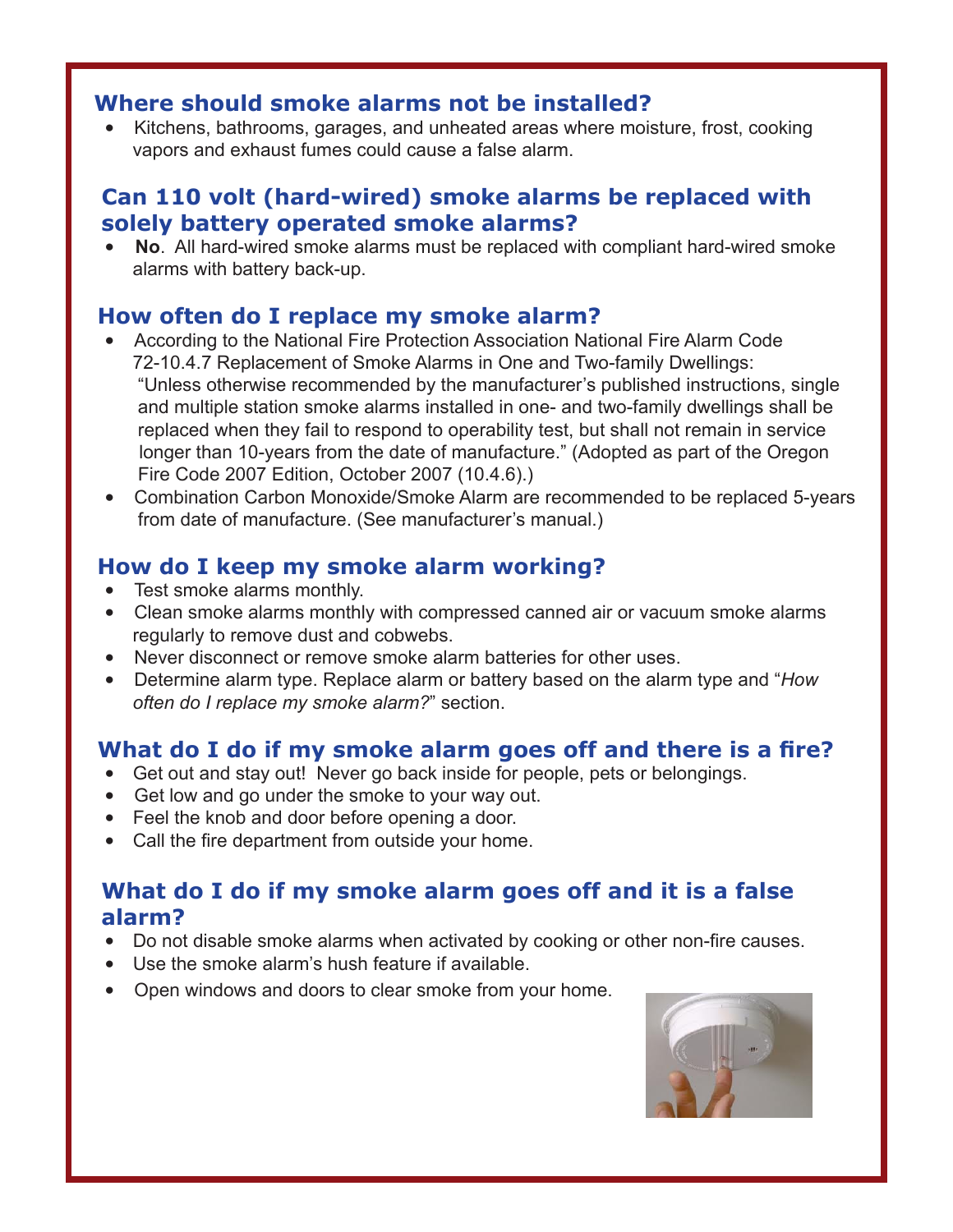# **What types of Smoke Alarms are available and how are they identified?**

• Ionization smoke alarms:

Γ

- Contain material that ionizes the air. These ions form an electrical path between positive and negative terminals provided by the battery. When smoke enters the alarm, it disrupts the electrical current flow and triggers the alarm.
- All ionization smoke alarms sold in Oregon are required to have a hush feature.
- If solely battery powered, it is required to have a long life battery designed to last ten years (ORS 479.297).
- Ionization smoke alarms have one of the following on either the front or back of the alarm:
	- > A lower case letter "i"
	- > The word "ionization"
	- > The phrase "contains radioactive material"
	- > The symbol for radioactive material  $\triangle$
- Photoelectric smoke alarms:
	- Contain a light source and photocell, activated by light. When smoke enters the alarm chamber, light from the bulb reflects off the smoke particles and is directed towards the photocell. The photocell then triggers the alarm.
	- Photoelectric smoke alarms are exempt from the ten-year battery and hush feature requirements.
	- Replace the battery at least once per year or when the alarm "Chirps" indicating a low battery.
	- Photoelectric smoke alarms have one of the following on either the front or back of the alarm:
		- > A capitol letter "P"
		- > The word "Photoelectric"
		- > The phrase "Photoelectric Technology"
- Hard-wired smoke alarms with battery back-up (available in photo., ion., or duel):
	- These alarms are wired directly into the homes electrical system.
	- They do not require a ten-year battery. Replace the 9 volt back-up battery at least once per year or when the alarm "Chirps" indicating a low battery.
- Hard-wired smoke alarms without battery back-up (available in photo., ion., or duel):
	- These alarms are wired directly into the home's electrical system. If the electrical power to the home fails, the alarms will not function.
- Combination or dual sensor smoke alarms:
	- Ionization and photoelectric technology in one alarm to sense flaming and smoldering fires.
	- These alarms have one or more of the following on either the front or back of the alarm:
		- > May use the words "photo & ion"
		- > A capitol letter "P" and lower case letter "i"
		- > The words "Photoelectric" and "Ionization"
		- > The phrase "Photoelectric Technology"
		- > The phrase "contains radioactive material"